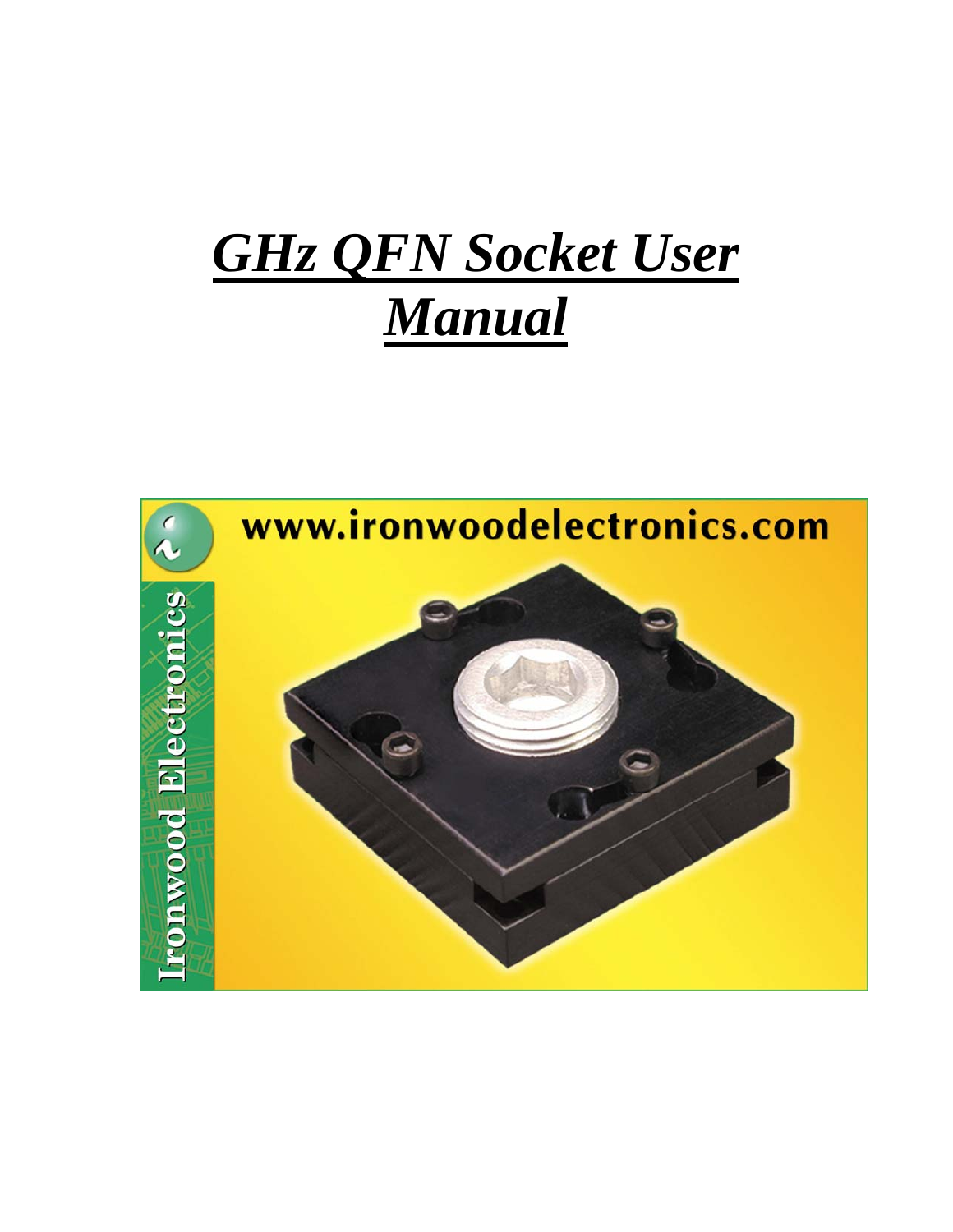**Ironwood Electronics** 

Tel: (800) 404-0204 Fax: (952) 229-8201

**HIGH PERFORMANCE SOCKETS & ADAPTERS** 

www.ironwoodelectronics.com

# **GHz QFN Socket User Manual**

# **Selecting QFN socket:**

You need to have the IC package drawing ready to select the correct QFN socket. Go to www.ironwoodelectronics.com. Select "Products" link, then under "Browse" menu, select "GHz BGA & QFN socket" link. In the table, select the part number that corresponds to your IC size  $X & Y$  (mm), pitch (mm), and I/O pin count. You will see another frame on the top showing socket price and links to PDF and JPEG files.

The JPEG file shows a picture of the socket. The PDF file will have three pages. The first page shows the socket cross sectional views and material details. The second page shows the recommended PCB layout (Note: QFN pads are not symmetrical to the mounting holes). The third page shows the compatible QFN specification and QFN dimensions. Check the following parameters.

- 1. IC size X & Y (mm).
- 2. Pitch (mm)
- 3. I/O pin count

If any of the above parameters do not match, check the table again and repeat the parameter check. If none of the part numbers match your IC parameters, please call Ironwood Tech Support @1- 800-404-0204.



**Figure 2: GHz QFN Socket**

## **Socket mechanics:**

GHz QFN sockets provide 10 GHz bandwidth in a small cost effective ZIF socket for prototype and test applications. The GHz QFN socket is a simple mechanical socket based on an elastomer connector technology. The GHz QFN socket is a solder-less socket that can be directly mounted onto a PCB using bolts and nuts. PCB should have mounting and alignment holes at

proper locations (see pages 2 and 3 of the drawing for

recommended PCB layout information). Typical GHz QFN socket is 5mm larger

than the maximum IC size. If there are pre-existing holes in the PCB, a GHz socket can be custom designed to accommodate those holes (please call Ironwood Tech Support @1-800-404- 0204).



## **Figure 1: SEM Picture of Elastomer**

Figure 1 shows a typical GHz QFN socket. Elastomer is the contactor between the IC package and the PCB. The Z-axis conductive elastomer used in the socket is a low-resistance ( $\langle 0.01 \Omega \rangle$ ) connector. Figure 2 shows a SEM picture of the elastomer. The elastomer used for high density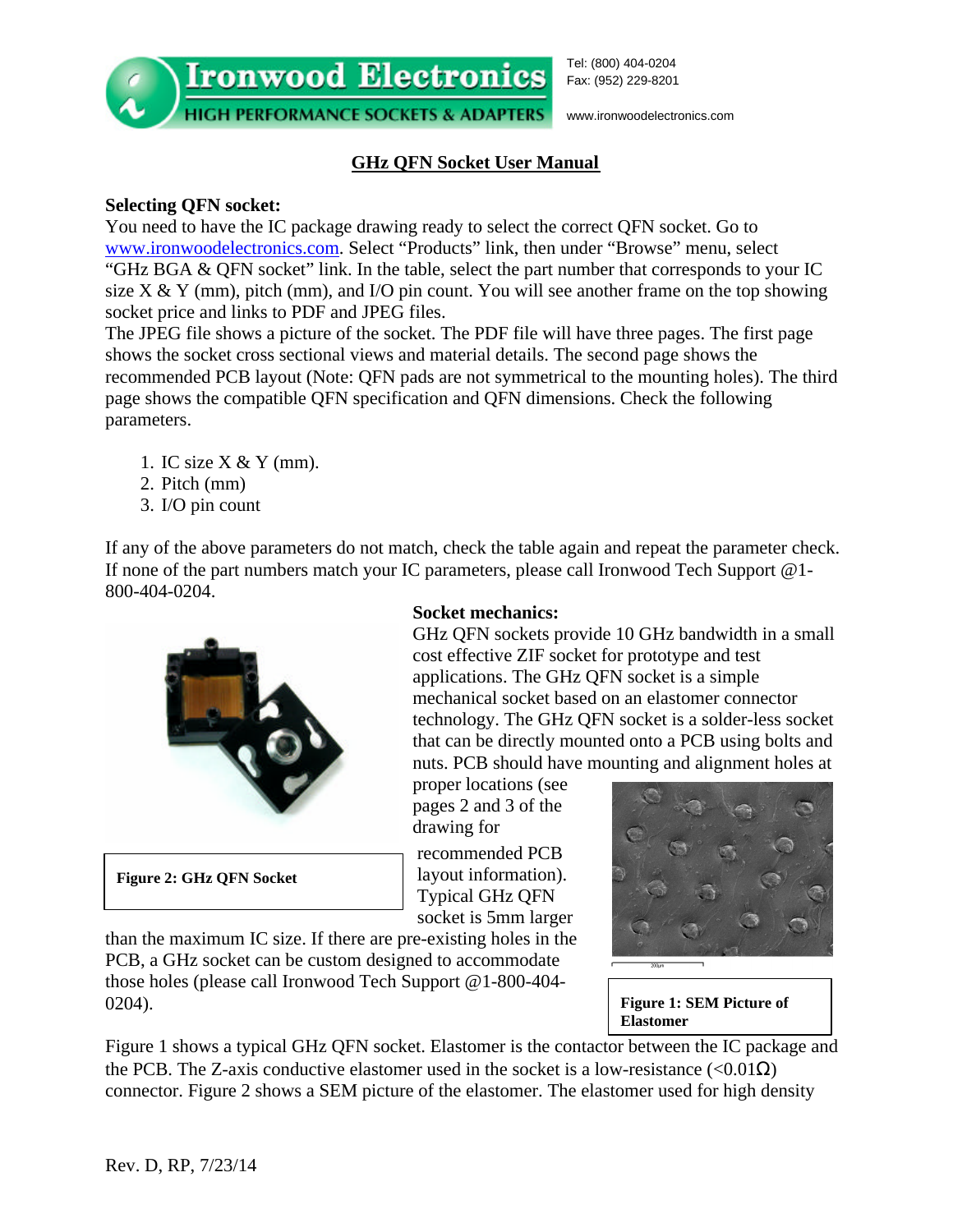Ironwood Electronics Fax: (651) 452-8400 **HIGH PERFORMANCE SOCKETS & ADAPTERS** 

Tel: (800) 404-0204 • (651) 452-8100 PO Box 21151 • St. Paul, MN 55121 • USA www.ironwoodelectronics.com

application consists of ultra fine pitch matrix (0.05mm x 0.05mm) of gold plated wires (20 micron diameter), which are embedded at a 63-degree angle in a soft insulating sheet of silicone rubber. The insulation resistance between connections with 500V DC is 1000 M $\Omega$ . It is ideal for highcurrent (50mA per filament) applications where a thin, high-density anisotropic connector is required. The gold-plated brass filaments protrude several microns from the top and bottom surfaces of the silicone sheet. The operating temperature range for the elastomer is  $-35^{\circ}$  to  $100^{\circ}$  C.

The solder pads from the IC package come in contact with the top end of the elastomer wire. The bottom end of the elastomer wire contacts the PCB pad and thereby makes an electrical path for the signal. Depending upon the solder pad and PCB pad dimensions, multiple wires can make contact between them. Figure 3 shows the cross-sectional side view of the elastomer with an example IC. The socket mechanism can be summarized as a downward force applied on the IC which compresses solder pads onto the elastomer which in turn compresses onto the PCB and thereby making the electrical connection.



#### **Figure 3: Elastomer cross-sectional side view**

# **PCB Requirements:**

Please refer to page 2 of the socket drawing for all PCB recommendations.

GHz socket needs four mounting holes.

Two alignment holes are used in all sockets. One is 2.54mm (in most cases) below the upper right mounting hole, and the other is 5.08mm (in most cases) above the lower left mounting hole. QFN pattern is not symmetrical to those mounting holes and it is shifted half the elastomer thickness (0.25mm in most cases) in the positive x-direction.

**Thickness:** 1.6mm minimum. This will change as per customer's application, environment and usage.

**Finish:** SnPb plating or Immersion Au or Immersion Ag. Other plating may be used, but testing may be required. Ideally pad surface is flush or higher than the solder mask, although solder mask of 0.002" above pad surface is acceptable.

**Cleanliness:** Isopropyl Alcohol or similar should be used to clean the board surface prior to attaching socket.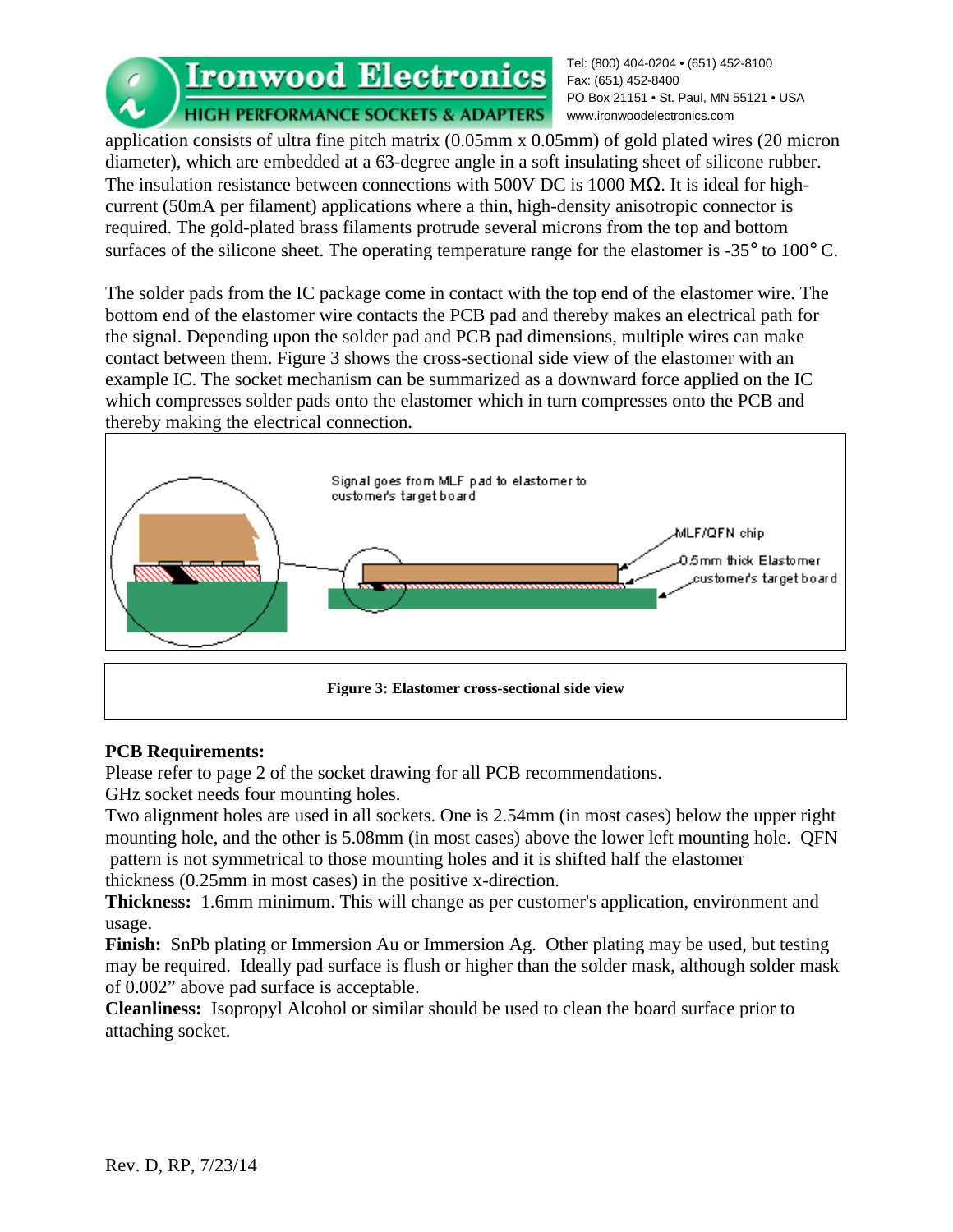Fax: (651) 452-8400 PO Box 21151 • St. Paul, MN 55121 • USA **HIGH PERFORMANCE SOCKETS & ADAPTERS** www.ironwoodelectronics.com

Tel: (800) 404-0204 • (651) 452-8100

## **Socket Assembly:**

Refer to figure 4 for graphical illustrations.

1. Install the socket base assembly on the target PCB with the hardware (socket base screws and nuts) provided (because of asymmetrical tooling holes, socket can be assembled only one way).

2. Place QFN package (solder pad side down) into the socket. NOTE: QFN orientation on target PCB is critical.

3. Place the compression plate on top of the QFN package.

4. Install the socket top assembly onto the socket base assembly and swivel to lock into the position. Tight all the four socket lid screws.

5. Turn the compression screw clockwise to the specified torque called out on the SG-QFN drawing, page 1. Be careful not to over-tighten compression screw, the QFN package does not need much force to make appropriate contact with the elastomer. Over-tightening will damage the elastomer.

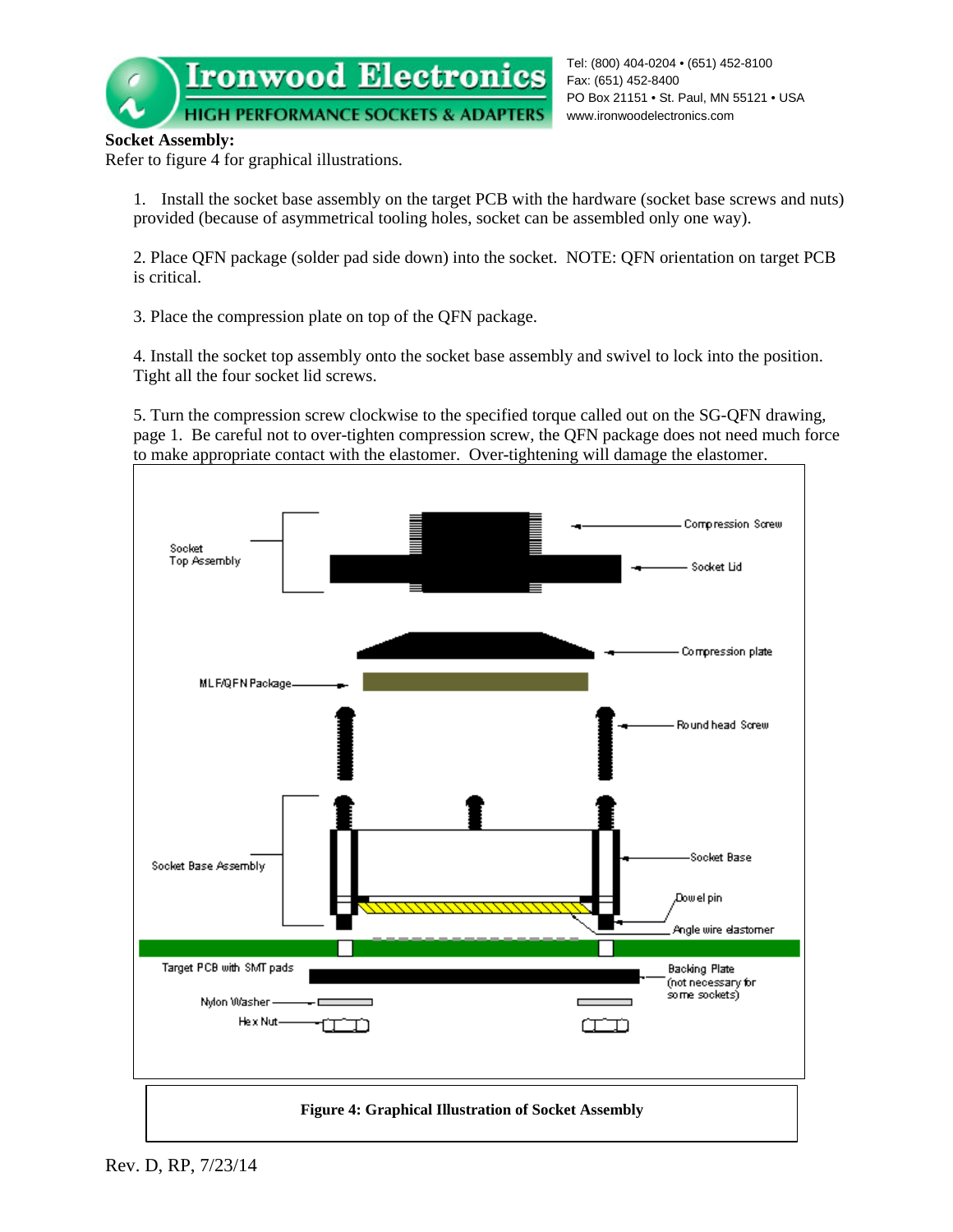Tel: (800) 404-0204 • (651) 452-8100 Fax: (651) 452-8400 PO Box 21151 • St. Paul, MN 55121 • USA www.ironwoodelectronics.com

# **Torque tool:**

A torque tool should be used to apply the proper torque to the compression screw. There are adjustable and factory preset torque tools currently available that may be purchased separately.

- TL-TORQUEDRIVER-04 (adjustable, 20-100 inch oz range)
- TL-TORQUEDRIVER-05 (factory preset, 8 inch oz)
- TL-TORQUEDRIVER-06 (factory preset, 16 inch oz)

They will come with a 5mm hex insert (compatible with compression screw). For other inserts, please call Ironwood Tech Support @1-800-404-0204.

# **Vacuum pen:**

12.70mm [0.500"]

127.00mm [5.000"]

A vacuum pen is recommended for insertion/extraction of ICs having a body size of 8x8mm or

larger. Figure 5 shows a typical vacuum pen. This part, TL-VACUUMPEN-01, may be purchased separately.

# **Tweezers:**

A small tweezers is recommended for insertion/extraction of ICs having a body size of 7x7mm or smaller. Figure 6 shows a typical small tweezers with a GHz QFN socket.



**Figure 6: Tweezers with SG-QFN socket**



# **Elastomer cleaning procedure:**

Elastomer cleaning requirements vary with the customer

application and are dependent on variables such as contact force, QFN package and environment it is used. A light cleaning is recommended every 25-50 cycles. A thorough cleaning is recommended every 100 cycles. These recommendations are suggestions only, and should be increased or decreased based on observation.

Required Tools: Scotch™ Magic<sup>™</sup> Transparent tape. (For more thorough cleaning technique use alcohol, De-Ionized (DI) water, a stiff nylon brush, and clean dry shop air.)

Elastomer can be quickly cleaned of dust and debris with a piece of transparent tape approximately 2 inches long. (Scotch brand has been shown to be effective, but others may work as well.) The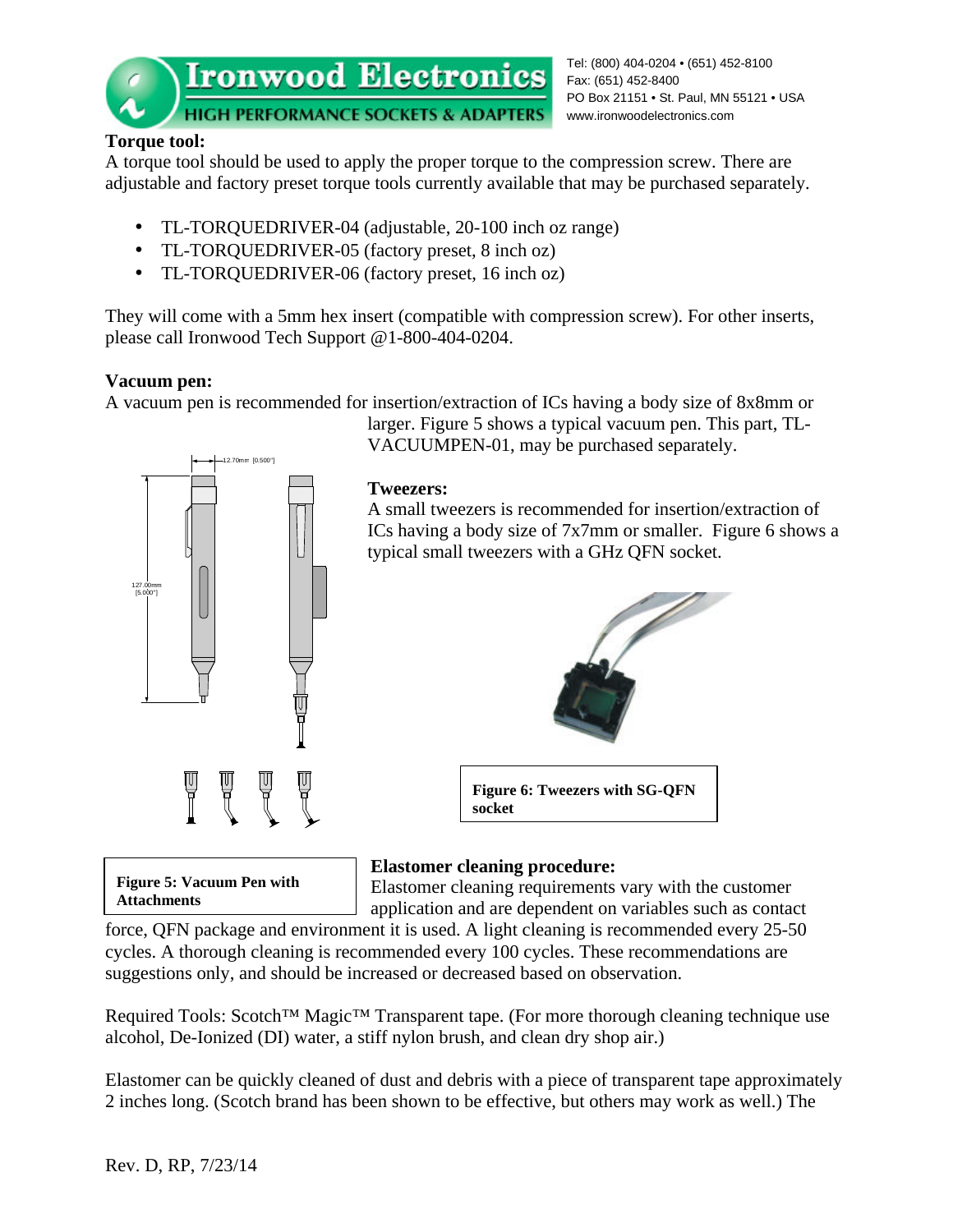Ironwood Electronics Fax: (651) 452-8400

**HIGH PERFORMANCE SOCKETS & ADAPTERS** 

Tel: (800) 404-0204 • (651) 452-8100 PO Box 21151 • St. Paul, MN 55121 • USA www.ironwoodelectronics.com

tape is rolled loosely around a fingertip, with the adhesive side out, and overlapped to adhere to itself. Remove socket from the board. With the tape positioned around the fingertip, roll the tape over the surface of the elastomer. The tape will not adhere to the elastomer, even if some force is applied, however, the tape will adhere to the elastomer guide. After cleaning the first side, remove the elastomer guide and clean the opposite side with a fresh piece of tape. The exposed side of the elastomer can be cleaned without removing it from the socket base assembly.

Elastomer, elastomer guide and IC guide are assembled using silicone adhesive and are press fit to the dowel pins on the socket base. Elastomer orientation in the elastomer guide is critical. Socket will not function properly if the elastomer orientation is wrong (See figure 7 for proper orientation).

Caution: the elastomer will absorb liquids and may become deformed if it absorbs too much. Do not apply liquids directly to the elastomer or submerse the elastomer in liquid.

For a more thorough cleaning, use the stiff nylon brush and a solution of half DI water and half isopropyl alcohol. Wet the brush, scrub the surfaces of the elastomer, and blow both sides dry with clean dry shop air. After allowing it to fully dry, clean the surfaces with the rolled tape method to remove any dust or lint accidentally deposited in the drying process. Only perform the thorough cleaning with the elastomer removed from the elastomer guide.

#### **Elastomer specifications:**

|                   | <b>Operating Temperature</b>            |
|-------------------|-----------------------------------------|
| Continuous usage: | $-35C$ to $+100C$                       |
| Compression set:  | 150C for 22hrs                          |
|                   | Thickness change: -4.5%                 |
|                   | <b>Vibration</b>                        |
| Standard:         | MIL-STD202, METHOD 204, CONDITION A     |
|                   | No change in resistance and thickness   |
|                   | <b>Humidity</b>                         |
| Standard:         | MIL-STD202, METHOD 106                  |
|                   | Resistance change: $26 \text{ mA}$      |
|                   | Thickness change: -1%                   |
|                   | <b>Thermal shock</b>                    |
| Standard:         | MIL-STD202, METHOD 107, CONDITION A     |
|                   | Resistance change: $-19 \text{ mA}$     |
|                   | Thickness change: -1%                   |
|                   | <b>Temperature cycling</b>              |
| Standard:         | MIL-STD202, METHOD 103, CONDITION A     |
|                   | Resistance change: $15 \text{ m}\Omega$ |
|                   | Thickness change: -6%                   |
|                   |                                         |

## **Mechanical Specifications:**

**Conductive elastomer life**: 1700 cycles.

| <b>Electrical Specifications</b> | 0.5mm Thick            |
|----------------------------------|------------------------|
| Contact resistance:              | $50 \text{m}\Omega^1$  |
| Insulation resistance:           | $1000\text{M}\Omega^2$ |